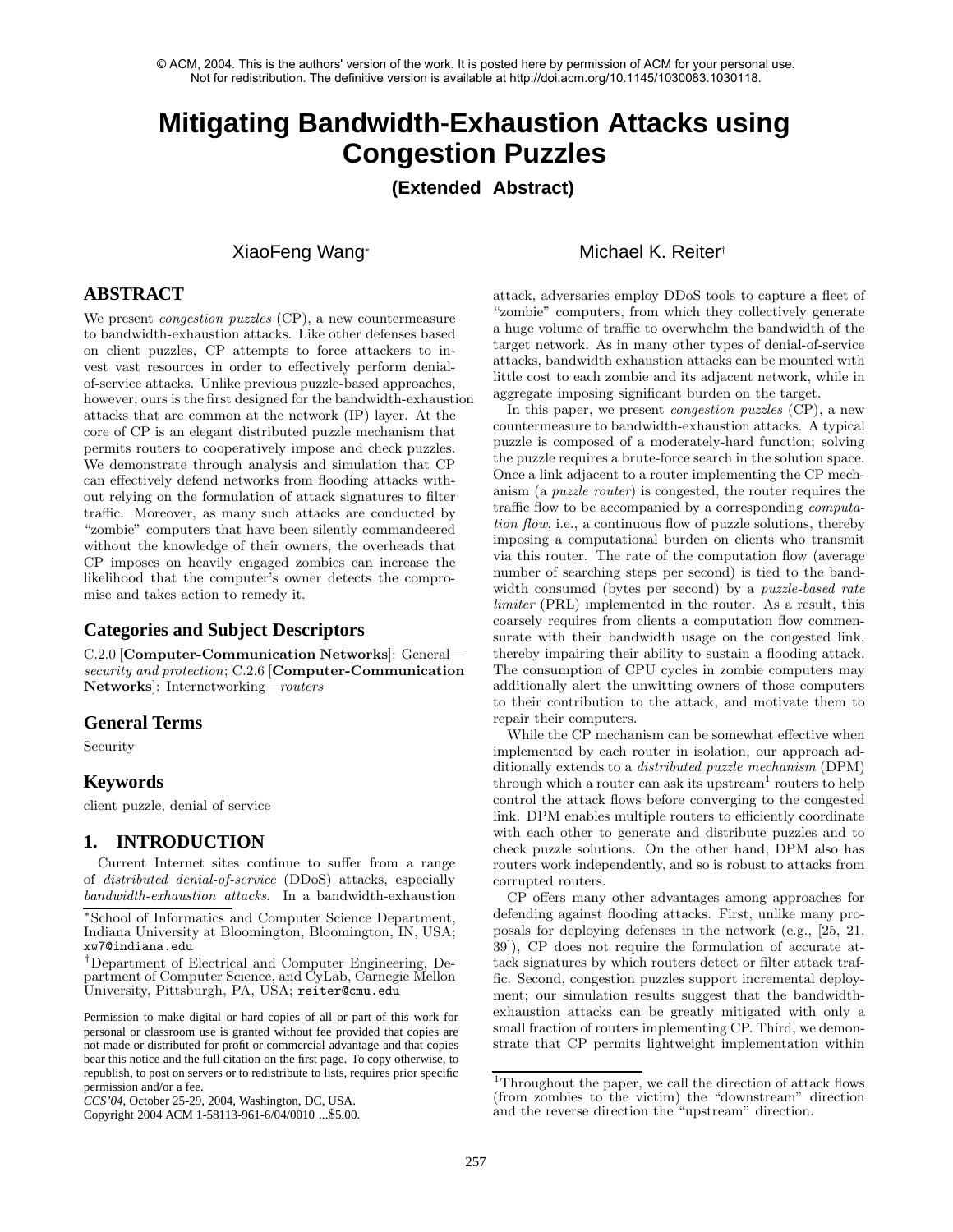routers. Fourth, since we apply puzzles at the network (IP) layer, CP might assist in defending against higher-level denial-of-service attacks, as well.

# **2. RELATED WORK**

#### **2.1 Countermeasures to bandwidth-exhaustion attacks**

Mechanisms to counter bandwidth-exhaustion attacks include aggregate-based congestion control [25, 21, 40], traceback [11, 8, 31, 34, 13, 4, 33] and filtering [17, 24, 36, 32, 22, 39].

Aggregate-based congestion control (ACC) has been proposed by Mahajan et al. [25] and implemented by Ioannidis and Bellovin [21]. This mechanism extends traditional flowbased congestion controls [15, 35, 18, 26] so as to manage packet flows at a finer granularity. An aggregate is defined as a collection of packets that share some property (signature). ACC provides mechanisms for detecting and controlling aggregates at a router using an attack signature, and a pushback mechanism to propagate aggregate control requests (and the attack signature) to upstream routers. ACC critically depends on the mechanism by which attacks are detected and an attack signature is formulated, and this can be a source of difficulty against an intelligent adversary that varies its traffic characteristics over time. A goal of CP is to avoid the need to formulate attack signatures.

A related congestion control mechanism is level-k maxmin fair router throttles [40]. The mechanism differs from ACC in that a congested server is responsible for issuing congestion-control requests to routers k hops away (denote the set of these routers by  $R(k)$  to help maximize the bandwidth allocated to those receiving the smallest allocation (max-min fairness). This approach does not depend on formulating attack signatures, but offers fairness only to the extent that the routers in  $R(k)$  can provide it. With a low deployment depth (small  $k$ ), it is possible that legitimate clients' flows may aggregate to a relatively high bandwidth flow before reaching a router in  $R(k)$ , thus being subjected to rate limiting. Another limitation of the mechanism is the assumption that all routers are trusted, which makes it vulnerable to attacks from compromised routers.

Several methods focus primarily on filtering or tracing spoofed traffic, such as ingress filtering [17], SAVE [24], Centertrack [36], hop-count filtering [22], Pi [39] and numerous works on traceback (e.g., [11, 8, 31, 34, 13, 4, 33]). These approaches are of less utility against non-spoofed traffic, and thus permit DDoS attacks from zombies using their real source addresses. In addition, many of these schemes rely upon some way of distinguishing attack packets from legitimate ones, thereby again raising the difficulties of generating attack signatures. Finally, some filtering schemes consider coordination among routers. For example, Shnackenberg et al. present an approach to express the interactions between routers for blocking malicious traffic [32]. Our approach also supports such coordination within the context of the CP mechanism.

Recently, Morein et al. propose an approach that uses overlay network to protect web servers from congestionbased DDoS attacks [27]. An overlay network is composed of a set of nodes across the Internet. The routers around the protected web server admit HTTP traffic from only trusted locations known to overlay nodes. A client who wants to connect to the web server has to first pass a reverse Turing test posed by an overlay node, which then tunnels the client's connection to an approved location so as to reach the web server. This approach, however, does not solve the general bandwidth-exhaustion problem: First, adversaries might still be able to use other protocols (e.g., UDP) or the traffic addressed to a less sensitive server to congest routers on paths to the web server. Second, this solution is tailored to protocols driven by human users, who can be called upon to pass a reverse Turing test. Third, once adversaries have implanted zombies at overlay nodes or routers, they might circumvent the defense mechanism.

#### **2.2 Client puzzles**

Client puzzles have been proposed to defend against denialof-service attacks in the context of TCP (e.g., [23, 38]), authentication protocols (e.g.,  $[5]$ ), and TLS (e.g.,  $[14]$ ), to name a few. To our knowledge, no puzzle protocol has been proposed to defend against DDoS attacks on the IP layer. Feng has argued the importance of implementing puzzles at the IP layer, because otherwise, any upper-level puzzle protection is still vulnerable to the DDoS attacks at this layer [16]. Feng further discussed desirable properties for IP puzzles, including efficiency; resistance to misuse and circumvention; fairness (in the sense that misbehavior should be punished); fine-grained control; and a simple and incentive-compatible path for deployment. We believe our proposal is satisfies many of these desiderata. Furthermore, our mechanism is compatible with existing network protocols and can operate in a decentralized way, so that multiple upstream routers can cooperate to defend against a bandwidth-exhaustion attack.

Whereas most puzzle proposals impose a number of computational steps to generate a solution, there exist other types of puzzles. Abadi et al. propose a "memory bound" puzzle that imposes memory accesses upon clients in an effort to impose similar puzzle solving delay even on different hardware [3]. Gligor presents an attractive approach that utilizes reverse Turing tests as puzzles to prevent automated flooding in network protocols that should be driven by humans [20]. A similar approach also appears in [27]. Gligor also offers insightful comments on the weaknesses of computation-based puzzles in providing guaranteed access for end-to-end services during DDoS attacks. At the IP layer, however, service is characterized by "best effort" delivery, with the goal of max-min fairness in bandwidth allocation [9]. Computation-based puzzles do have the potential to achieve this goal coarsely, and offer various pragmatic benefits: such puzzles are easier to generate and require less state in comparison to other types of puzzles.

#### **3. ATTACK MODEL**

We assume that adversaries can modify at most a small fraction of the legitimate packets destined for the target server or network. Attackers capable of tampering with these packets on a large scale do not need to flood the target's bandwidth. Instead, they can launch a DDoS attack by simply destroying these packets. However, our mechanism still works well when attackers have a limited capability to interfere the communication between the legitimate clients and the target server or network.

We also assume that adversaries cannot eavesdrop on most legitimate clients' flows. In practice, monitoring a large frac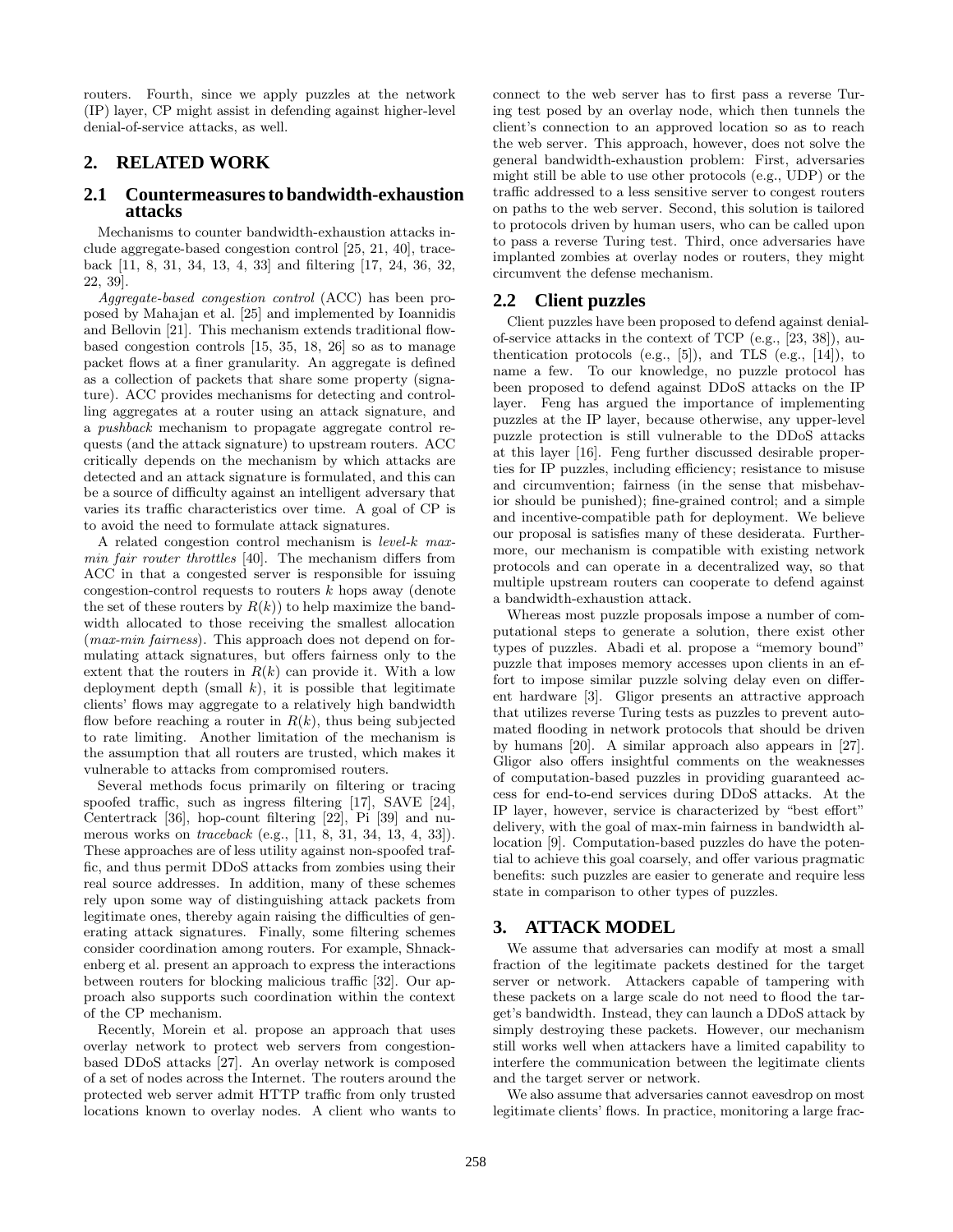tion of legitimate clients' flows is difficult in wide area networks. This assumption allows us to employ very lightweight authentication schemes using sequence numbers or authentication "cookies".

We allow adversaries to forge any information in the packets they send, to coordinate their zombies perfectly, and to compromise some routers. Adversaries capable of spoofing packet information can simulate legitimate clients' traffic. With perfect coordination, adversaries might manage to reuse puzzle solutions through different routing paths to the target, in the hopes of circumventing the puzzle checking mechanisms distributed over multiple upstream routers.

# **4. CONGESTION PUZZLES (CP)**

## **4.1 Overview of the CP mechanism**

Before presenting the mechanism, we begin by adopting a particular puzzle type. Here we employ a puzzle similar to that of [5], consisting of a *server nonce*  $N_s$  created by the congested router and a *client nonce*  $N_c$  created by the client. A solution to this puzzle is a string  $X$  such that the first d bits of  $h(N_s, N_c, X)$  are zeros, where h is a public one-way hash function. We call  $d$  the *puzzle difficulty*. We presume that generating candidate values for  $X$  is of negligible computational cost, and so treat the verification of a candidate  $X$  (i.e., an application of h) as the cost of a trial. This puzzle construction has the property that a congested router needs to generate a server nonce only once for clients to solve multiple puzzles. On the other hand, to avoid keeping too many client nonces for filtering duplicate puzzle solutions, the router will have to update its server nonce periodically. We call such a period the nonce period.

In order to transmit packets on a congested route, a client should install a *puzzle client* program. This is an application program that interacts with the operating system only through the standard application programming interface (API). This greatly enhances its ease of deployment: e.g., it could be automatically installed from trusted web sites. A client would have incentives to install this program because it increases the client's likelihood to get her packets through during network congestion. In the rest of this paper, we refer to a client with the puzzle client software installed as a "puzzle client".

The CP mechanism is mainly implemented in routers. A puzzle router will trigger the CP mechanism when an outbound link experiences sustained severe congestion, which can be detected by standard methods (e.g., [25]). For instance, a router may monitor the loss rate on the link: If the loss rate exceeds a threshold for several seconds, the router activates the puzzle mechanism.

Once activated, the CP mechanism distributes puzzle parameters (such as a server nonce and difficulty level) to clients, requiring computation flows (puzzle solutions) for traffic traversing the congested link. The manner in which these parameters are sent to the appropriate clients is detailed in Section 4.2. At a puzzle router's interface, a puzzlebased rate limiter (PRL) controls the rate of the inbound bit flows on the basis of the computation flows. We describe this mechanism in Section 4.3.

During a bandwidth-exhaustion attack, a single router usually cannot protect its bandwidth alone. Our solution lets the router push congestion control requests to its upstream routers, which can help prevent the attack flows from converging to the congested router. This is achieved using a distributed puzzle mechanism that allows puzzle routers to generate and distribute puzzles and to validate puzzle solutions in a distributed way. We present this mechanism in Section 4.4.

## **4.2 Puzzle distribution algorithms**

A congested router needs to propagate a congestion notification and puzzle parameters to the sources (puzzle clients) of the responsible traffic. Moreover, it needs to periodically update its server nonce at these puzzle clients. Here, we present an algorithm that achieves these goals efficiently.

Our algorithm is based on ICMP messages [28]. ICMP is a set of control protocols that provide feedback about problems in Internet communication. An example is PING in which a client sends an echo request to a server to test whether it is reachable; upon receiving the echo, the server replies with the request message. The ICMP header starts with an 8-bit *type* field that determines the rest of the header; so far, 41 of the 255 available type values have been used by various protocols [6]. The PING echo request (ICMP type 8) also has a 16-bit identifier field and a 16-bit sequence number field to aid in matching echos and replies.

Our approach defines two new types of ICMP messages, a probe packet and a puzzle-solution packet, by which a puzzle client communicates with a congested router. These messages are constructed similar to PING messages, except that they are identified through new type values. A puzzle client uses probe packets to solicit a congestion notification and initial puzzle parameters from a congested router. A puzzle client uses a puzzle solution packet to deliver puzzle solutions to the router. A puzzle client further takes advantage of puzzle solution packets to solicit updated puzzle parameters. So as to permit seamless transition between puzzle parameter updates, routers permit overlapping nonce periods so that both old and new puzzle parameters are allowed for use during a transition period. We denote this transition period by  $\mathcal T$ .

Upon issuing one of these message types, the puzzle client generates and includes a random string called an authentication cookie in the message payload. Using this cookie, any router receiving the message can include this cookie in any response to the client, to authenticate itself to the client.<sup>2</sup> In addition to an authentication cookie, a probe message contains a payload of blank space, of length equal to that needed to store puzzle parameters (the difficulty level and server nonce). A puzzle-solution packet contains puzzle parameters, a puzzle solution and blank space for updating puzzle parameters. How routers process these messages is described below.

#### **Puzzle distribution**

Monitoring

Each puzzle client monitors network activity of its local system. Whenever the client system visits an IP address, the puzzle client sends probe messages to that address periodically. If there is no congestion, these messages are silently dropped by either the destination host or the router directly connected to that host.

<sup>2</sup>Recall that adversaries are assumed to have only limited capability to eavesdrop and intercept legitimate clients' packets. Other authentication mechanisms, once deployed, also can be used in our approach.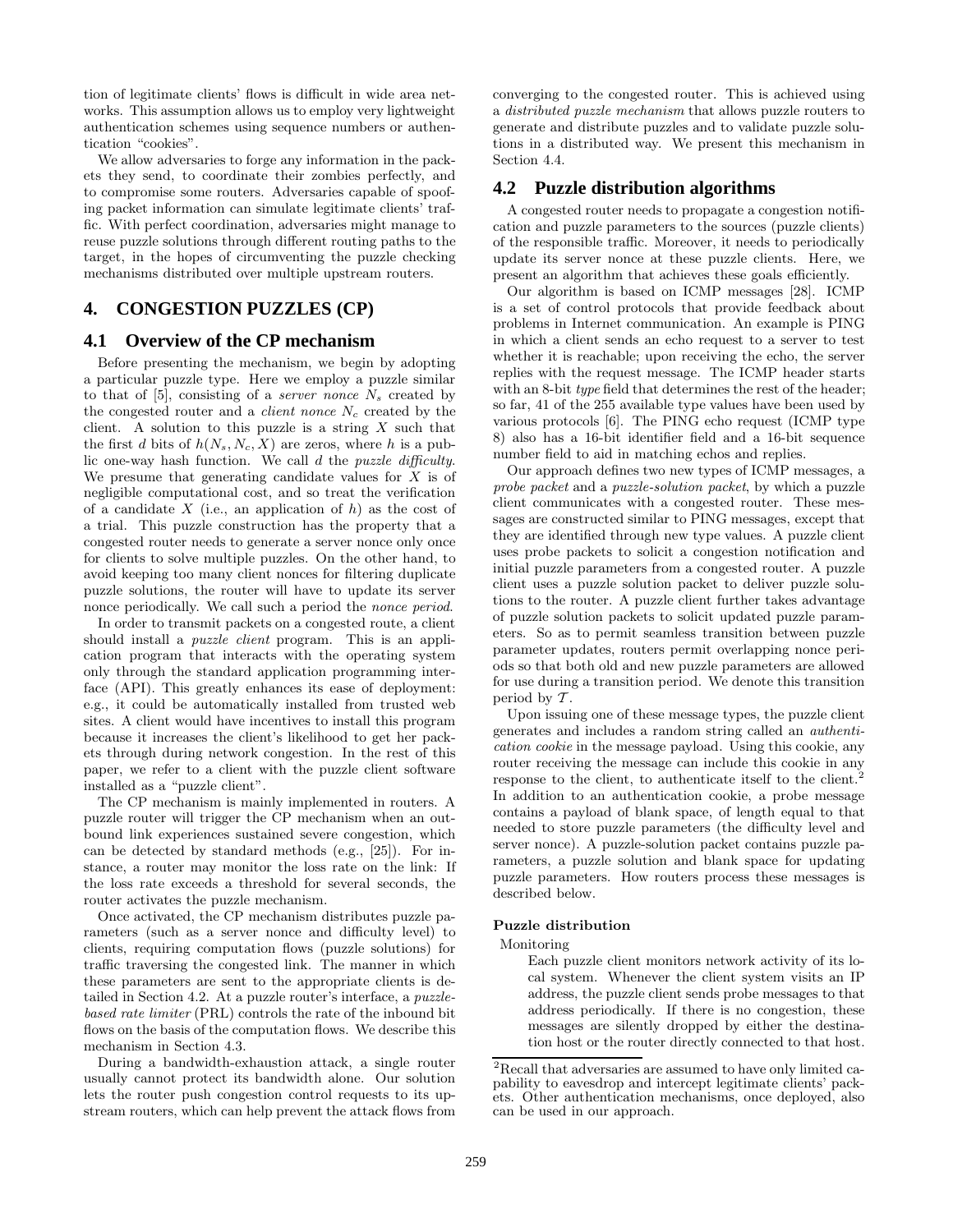Distributing congestion notifications

Once a puzzle router detects congestion on one of its outbound links, it generates a server nonce, activates a puzzle-based rate limiter (Section 4.3) and admits a constant flow of probe messages to the congested link from each of its inbound interfaces. For every probe message received, the router inserts the server nonce and puzzle difficulty into its payload (in addition to the authentication cookie), and changes the type of the message to PING echo request. This message will therefore elicit a PING reply to the client containing these parameters.

Updating puzzle parameters

- 1. Upon receiving a PING reply, the puzzle client first checks the reply with the authentication cookie it contains. If correct, the client stops probing and starts sending puzzle solution packets to the IP address it is visiting (Section 4.3).
- 2. Upon receiving a puzzle solution packet, the congested router utilizes the puzzle in a rate limiting algorithm; see Section 4.3. If the router has updated its server nonce and/or requested difficulty level, it places these new values into the packet payload (along with the authentication cookie), sets the packet type to PING echo request, and forwards it. This message will thus elicit a PING reply from the destination host to inform the client of the new puzzle parameters.
- 3. If a puzzle client does not receive any PING replies within a period  $\mathcal T$ , it stops sending puzzle solution packets and starts sending probe messages.

The cost of puzzle distribution is modest. The extra traffic caused by probe messages takes only a small portion of bandwidth because a probe packet will typically be much smaller than the packets in a communication flow. To add or update puzzle parameters in a packet, a router only needs to overwrite existing payload fields.

#### **4.3 Puzzle-based rate limiter (PRL)**

During a bandwidth-exhaustion attack, every puzzle client sending packets through a congested link is supposed to generate a virtual "computation flow". The average rate of this computation flow  $r_c$  (average number of hash operations per second) is tied to the rate of the client's bit flow  $r_b$  (bytes per second) through a public control function F:

$$
r_b \le F(r_c, d) \tag{1}
$$

where  $d$  is the difficulty level of puzzles.  $F$  is an increasing function of  $r_c$  and a decreasing function of d.

We assume the hash function of our puzzle is a random function (i.e., *random oracle* [7]). That is, for each input, the hash function independently and randomly (with uniform distribution) maps it to an output in its range. The only restriction is that the same input always yields the same output. In practice, a good candidate for random oracle is MD5 with its output truncated [7]. The random oracle model gives us a geometric random variable for the steps used to solve a puzzle. Specifically, to solve a puzzle with initial  $d$  (or more) zero bits, a hash step can be viewed as a Bernoulli experiment with a probability of  $2^{-d}$  to succeed. Therefore, the average number of hash operations for finding a solution is  $2<sup>d</sup>$ . With this model, a simple construction of the control function is as follows:

$$
F(r_c, d) = \alpha 2^{-d} r_c \tag{2}
$$

where  $\alpha$  is a parameter called *control ratio* measured by bytes per hash operation. The control ratio describes the relation between bit flow and computation flow. For example,  $\alpha = 10,000$  means that to sustain a bit flow of a rate  $r_b = 10,000$  bytes/second, the client is expected to perform  $2<sup>d</sup>$  hash operations/second, equivalent to solving at least one puzzle no easier than d per second on the average.

A puzzle router uses the control function to limit the rate of congestion flows (flows heading toward the congested link) at its network interfaces. This mechanism is called puzzlebased rate limiting (PRL). Without direct observation of computation flow, PRL estimates  $r_c$  as  $r_p 2^d$ , where  $r_p$  is the rate of puzzle solutions no easier than  $d$ . Specifically, PRL implements a token bucket and a virtual waiting queue at each network interface. For every inbound puzzle-solution packet carrying a correct puzzle solution, PRL adds  $\alpha$  tokens to the token bucket at its inbound interface. An inbound packet will be forwarded toward the congested link by removing number of tokens equal to the packet size from the token bucket. When the tokens are depleted, PRL decides on the fate of the packet according to the virtual waiting queue. If there is sufficient room for queuing the packet, PRL forwards it. Otherwise, PRL discards it. We illustrate the mechanism in Figure 1.





**Figure 1:** Puzzle-based Rate Limiter

If a puzzle router needs to forward puzzle-solution packets to the next hop (Section 4.4), these packets also need to be rate limited by the token bucket because they also belong to the congestion flows, even though the puzzle solutions they carry are part of computation flows. This prevents adversaries from using puzzle packets to aggravate the congestion.

The CP mechanism may control the high-bandwidth flows by tuning puzzle difficulty d. PRL has two thresholds:  $th_2$  $th_1$ . If the loss rate of  $r_l$  bits/s at the congested link exceeds  $th_2$ , PRL raises d until the loss rate drops just below  $th_2$ but above  $th_1$ . If  $r_l < th_1$ , PRL starts to reduce d. PRL may raise d quickly to suppress attack flows, while lowering d slowly and carefully to prevent intermittent attacks. A problem here is that the puzzle difficulty d only gives a very coarse control of the congestion flows, suppressing  $r<sub>b</sub>$ exponentially. This can be complemented by fine-tuning the control rate  $\alpha$  to maximize the bandwidth utilization.

The idea of PRL is to constrain the upper bound of  $r_b$  with  $r_c$  and d. For this purpose, it is not important for a puzzle router to determine whether a particular puzzle solution is correct or not, as long as the router can make a good estimate of  $r_c$ . Therefore, the router only needs to randomly sample some of the puzzle-solution packets to estimate the ratio of wrong solutions. We will elaborate on this in Section 5.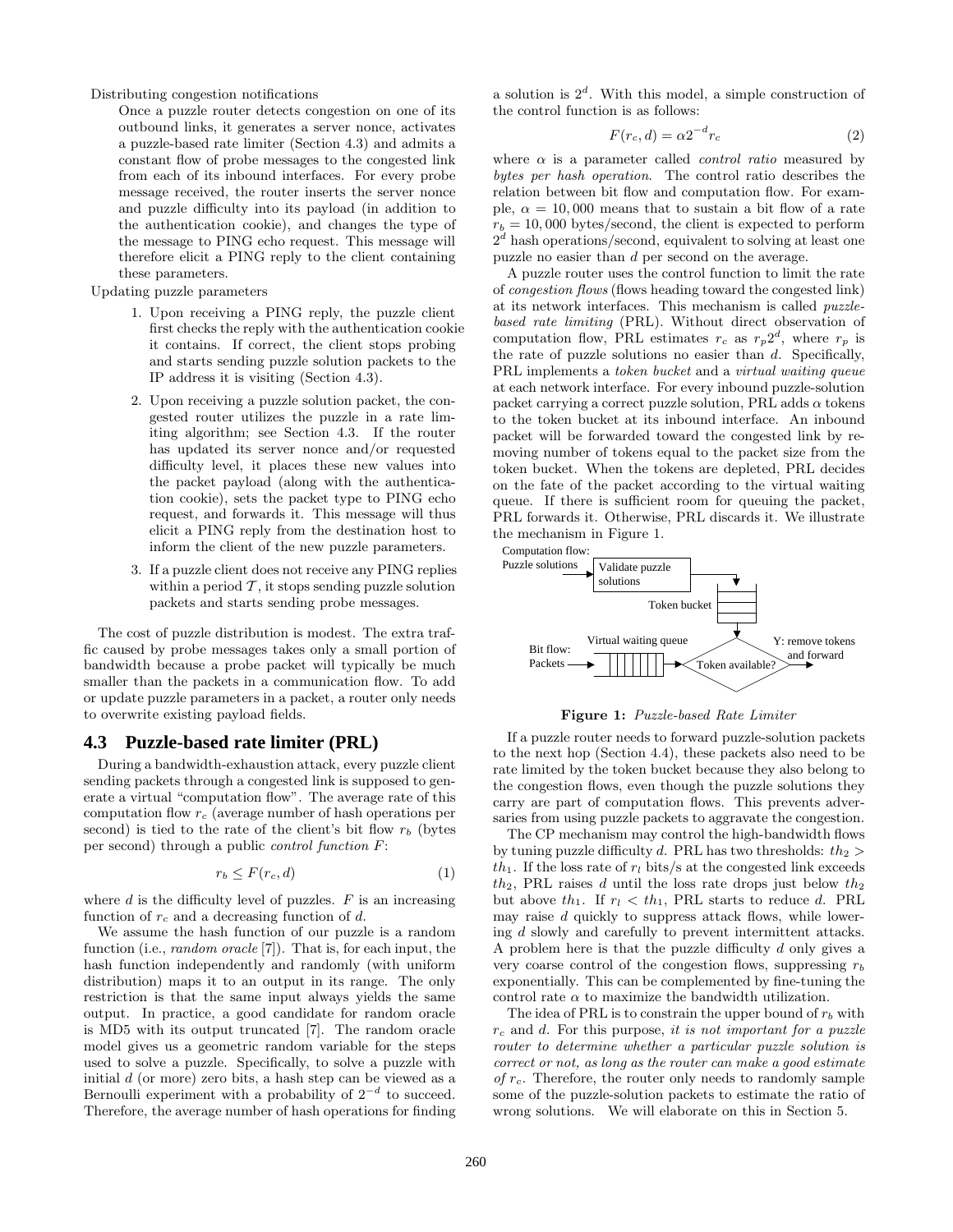The basic PRL mechanism does not differentiate between congestion flows according to their source IPs: As long as they arrive on the same network interface and are destined to the same congestion IP (the destination IP or IP prefix to which a significant fraction of traffic is destined<sup>3</sup>), they are all controlled by the same token bucket. This gives adversaries opportunities to "free ride" on legitimate clients' puzzle solutions, i.e., if their attack traffic arrives on the same interface as the legitimate clients'. This problem would be mitigated with the wide deployment of puzzle routers, since they can better separate the bit flows from different sources based on inbound interfaces. However, when only a few routers have implemented puzzles, free riding could be significant.

Here, we design a simple algorithm to mitigate this problem, called IP caching. For each interface, a puzzle router randomly caches a small set of source IPs or IP prefixes from the incoming puzzle-solution packets. For each IP or IP prefix cached, PRL employs a separate token bucket (called IP bucket) to control its bit flow. The rest of the congestion flows are handled by a *main bucket* in the same manner as the basic PRL. PRL updates its IP cache with a least frequently used (LFU) algorithm: When the cache is full, the IP whose bucket has the fewest tokens added within some period will be merged into the main bucket, to make room for another IP bucket. A more detailed description of the algorithm will be presented in the full version of this paper.

Although adversaries may use spoofed source addresses, without the ability to deploy zombies arbitrarily or to eavesdrop globally (Section 3), they will be unable to free ride on the vast majority of legitimate clients' flows. The adversaries may also try to use randomly generated source IPs to fill a puzzle router's cache. This attempt can be discouraged with the LFU algorithm: If the adversaries cannot solve a sufficient number of puzzles for these IPs, they will be quickly removed from the cache. In our experiments (Section 7.2), we found that the effectiveness of PRL improved greatly with only a small set of IPs cached in the puzzle routers.

#### **4.4 Distributed puzzle mechanism (DPM)**

During a bandwidth-exhaustion attack, a router usually cannot protect itself alone. A cooperative solution, which involves upstream routers to help throttle the attack flows, could offer better defense [19]. At a high level, a congested puzzle router may pass a congestion notification including congestion IPs and its puzzle parameters to upstream routers, requesting that they activate PRL to prevent attack flows from converging. This, however, may not work well if adversaries manage to send duplicate puzzle solutions through different paths to the victim. Since individual routers do not have a global view, they cannot determine whether a puzzle solution has already been used on another routing path, and thus are unable to prevent the attack flows from reaching the congested router. In this section, we present a distributed puzzle mechanism (DPM) to counter this attack.

Our distributed puzzle mechanism requests individual puzzle routers on the puzzle distribution paths to generate their own path nonces and attach them to the congestion notification during the puzzle distribution phase. On the path

from the congested router to a client, we denote the path nonce of the ith router (starting from the first router upstream of the congested router) by  $N_i$ . We call the sequence  $N_s|N_1|N_2\cdots|N_{i-1}|N_i$  router i receives from its downstream routers<sup>4</sup> (including itself) the *nonce sequence*.

For two nonce sequences  $L_1$  and  $L_2$ , we denote by  $L_2 \in L_1$ if  $L_2$  is a prefix of  $L_1$ ; we also denote the part remaining after deleting the contiguous sequence  $L_2$  from  $L_1$  by  $L_1 - L_2$ .

#### **Distributed Puzzle Mechanism (for puzzle router** i**)**

Upon receiving a congestion notification  $M$  on interface  $I$ 

- 1. Randomly generate a path nonce  $N_i$ , append it to M and save the nonce sequence  $L_i = N_s|N_1|\cdots|N_i$ and the congestion IPs.
- 2. Forward  $M$  to the upstream neighbors from which packets with congestion IPs come.
- 3. Activate PRL on all inbound interfaces except I to control the flow with congestion IPs.

Upon receiving a probe packet

- Process as a normal probe packet, using  $L_i$  as the server nonce.
- Upon receiving a puzzle-solution packet with a nonce sequence  $L = N_s|N_1|\cdots|N_k|N_c$ 
	- 1. if  $(L_i \notin L)$  then drop the packet and return.
	- 2. if  $(L L_i)$  appeared before) then drop the packet and return.
	- 3. Validate the puzzle solution (Section 5.1) and then save  $L - L_i$  for checking repeated puzzles.
	- 4. Forward the puzzle-solution packet to the next hop.

For solving puzzles or validating solutions, nonce sequences are treated as server nonces. Each router i also takes the sequence of path nonces starting from its upstream neighbor to the puzzle client (i.e.,  $L - L_i$ ) as the client nonce, which we call the client nonce sequence. Figure 2 illustrates the mechanism.



**Figure 2:** Distributed Puzzle Mechanism. X represents the puzzle solution.

By using path nonces, DPM gives different responders different puzzles (nonce sequences), thus preventing the adversary from replaying the solutions via different paths.

DPM can also be used to mitigate multiple congested links occurring simultaneously on a routing path. In this case, individual congested routers need to specify their own puzzle difficulty levels, while sharing the same nonce sequence. A puzzle client then has to solve the puzzle with the highest difficult level according to these routers' specifications.

<sup>3</sup>This IP adress or IP prefix can be obtained using an approach proposed in [25].

<sup>&</sup>lt;sup>4</sup>Recall  $N_s$  is the nonce of the congested router.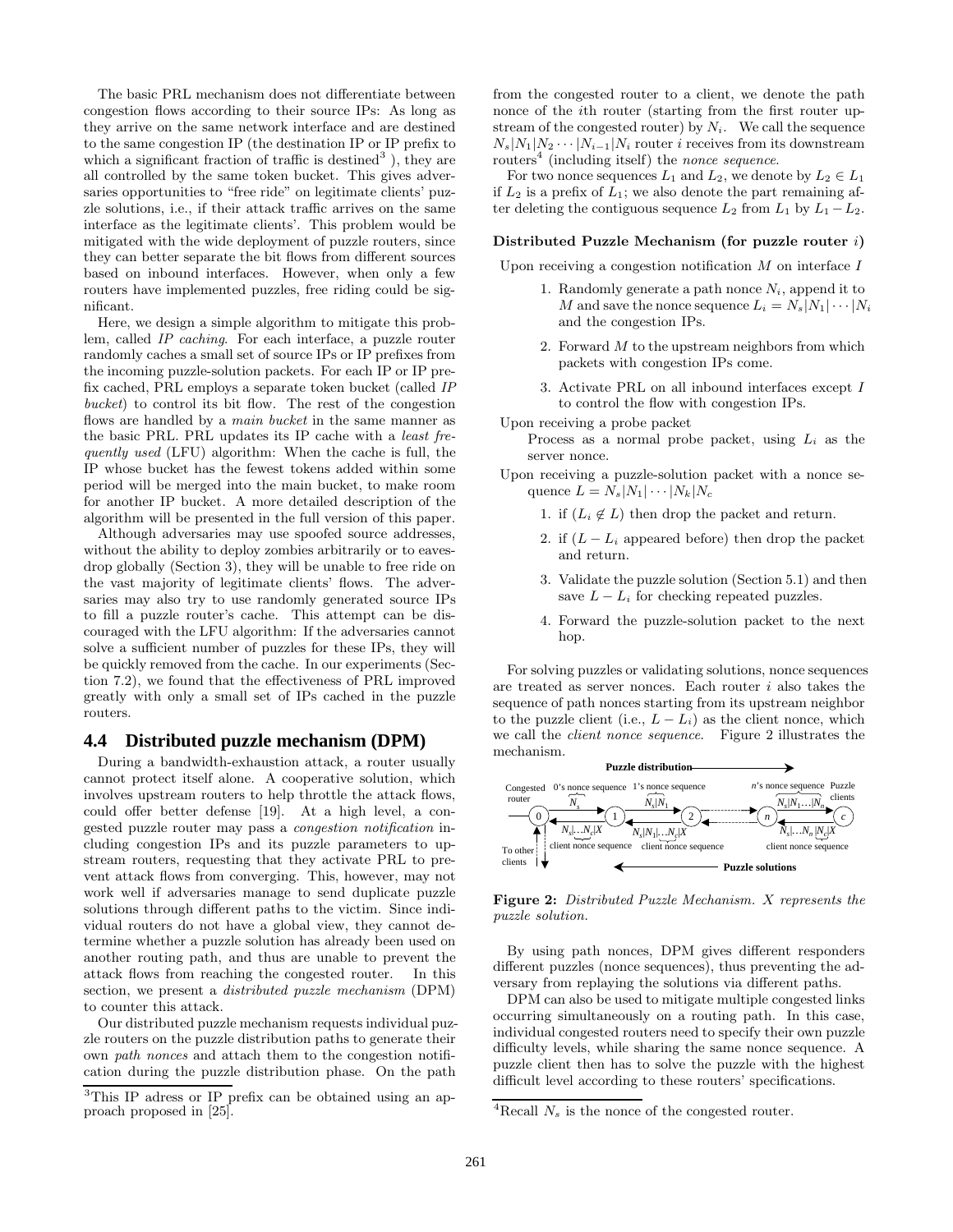#### **5. IMPLEMENTATION COSTS**

In this section, we show that with a proper management, the overheads of the CP mechanism (in terms of both computation and memory) can be easily afforded by a modern router.

#### **5.1 Probabilistic validation of puzzle solutions**

Essentially, our puzzle-based rate limiting controls the rate of bit flow  $r_b$  according to the rate of computation flow  $r_c$ . This implies that a puzzle router does not need to know whether a particular puzzle solution is correct, as long as it can reasonably estimate  $r_c$ . Probabilistic validation (PV) is based on this idea. Specifically, a puzzle router employs a sampling probability  $p_c$  to determine whether to validate an inbound puzzle-solution packet; if the packet goes without being validated, the router tosses another coin biased to a false probability  $p_e$  (see below) to decide whether to add tokens into the token bucket or not. This process is illustrated in Figure 3.



**Figure 3:** Probabilistic Validation. "A:p" refers to an event A (Yes or No) that happens with a probability p.

The false probability  $p_e$  represents the ratio of false puzzle solutions contained in the current computation flow, which is estimated from puzzle solutions sampled in the recent past. This raises two research questions, however: (1) how to choose the sampling probability  $p_c$  and (2) how to estimate the false probability  $p_e$ .

Intuitively, one can use a constant  $p_c$ , that is, sample every puzzle-solution packet with the same probability. This treatment, however, does not work well due to the variation in the arrival rate of these packets that the router must accommodate. In particular, an adversary may produce a large volume of such packets in an effort to depleting a puzzle router's CPU resources. Therefore, we employ a dynamic sampling probability such that when the arrival rate is within a puzzle router's processing capability, most puzzle solutions will be validated. When the arrival rate grows, the router reduces the number of samples to protect its CPU resources.

We design a very simple dynamic sampling method. At time  $t$ , a puzzle router first estimates the packet arrival rate of puzzle-solution packets  $r_a^t$  with a typical exponentialaveraging rate estimator [35]. Then, the router compares  $r_a^t$ with a *sampling index*  $\eta$ , which roughly indicates the average number of hash (e.g., MD5) computations the router is willing to perform in one second for every interface, to compute the sample probability at time t as  $p_c^t = \min\{\frac{\eta}{r^t}, 1\}$ . This sampling probability changes dynamically with the packet arrival rate of puzzle-solution packets.

A follow-up question is how to estimate the false probability  $p_e$ . Since every sample has been chosen with a different probability, a simple averaging over all the validation results gives a biased estimate of the ratio of false puzzle solutions.

Here, we present two simple estimators which works well with dynamic sampling: *weighted averaging* (WA) and exponential averaging (EA).

At time t, WA averages the validation outcomes of the sampled puzzle solutions, weighted by the inverse of the sample distribution over all puzzle-solution packets received before t. In other words, it gives the samples drawn with small  $p_c$  heavy weights and these with large  $p_c$  light weights.<sup>5</sup> Specifically, WA works as follows. The router keeps the total number of puzzle-solution packets received before t:  $\Theta_t$  and the sum of all the sampling probabilities before t:  $W_t = \sum_{t' \leq t} p_c^{t'}$ . On validating a puzzle solution at time  $t$ , the router increases the total number of samples:  $n \leftarrow n+1$ and updates a value  $V$ . If the puzzle solution is correct,  $V \leftarrow (1 - \frac{1}{n})V$ ; otherwise,  $V \leftarrow (1 - \frac{1}{n})V + \frac{1}{nn^t}$ . Then the estimate of the false probability  $p_e^t$  can be computed as:<br>  $p_e^t = \min\{\frac{W_t V}{\Theta_t}, 1\}$ . The router can reset all the parameters<br>
whenever the congested router changes the puzzle difficulty.

Sometimes, adversaries may change their strategy during a DDoS attack. For example, they could honestly solve puzzles initially, and then suddenly produce large numbers of false solutions. In this case, an estimator that can quickly adapt to the adversary's behavior is desired. One such estimator that works well in practice is exponential averaging. EA is as simple as follows: If the router samples a correct puzzle solution at time t, then  $p_e \leftarrow (1 - \lambda)p_e$ ; otherwise,  $p_e \leftarrow (1 - \lambda)p_e + \lambda$ , where  $0 < \lambda < 1$  is a small constant. The idea of EA is to bias the false probability towards the most recent observations. Therefore, it reflects the adversaries' recent strategy. It does not even need to compensate for the dynamic sampling, given that an appropriate  $\lambda$  is chosen to give a weight to the new sample. In our experiments, we have observed that EA achieved a slightly better performance than WA.

Both EA and WA make a good estimate of  $r_c$  with a very small number of samples. Our experiments show that during a bandwidth-exhaustion attack, a router sampling no more than 80 puzzles per second (80 MD5 operations<sup>6</sup>/second) controlled congestion flows effectively. Such computing loads would effect a modern router negligibly. For example, a route-switch processor (RSP) of Cisco 7500 series router [2] has a MIPS 4600 CPU with a clock speed ranging from 100Mhz to 250Mhz. In his paper on MD5 performance [37], Touch shows the performance of optimized MD5 on a comparable CPU MIPS 4400 (with a clock speed 150Mhz) can achieve a rate of about 51.2Mbps. A puzzle-solution packet usually does not exceed 100 bytes. Therefore, performing 100 MD5 operations per second takes only about 0.16% of the router's CPU time. From router CPU usage graphs posted on the  $Web^7$ , we conclude that routers generally

<sup>5</sup>Essentially, WA and dynamic sampling are similar to the importance sampling in statistics, which concentrates sampling on the important part of a dataset. The difference is that in a DDoS attack, it is hard to tell which part of a computation flow is important: Adversaries with perfect coordination among their zombies can manipulate the flow. Here, the dynamic sampling just serves for protecting routers from exhausting its computing resources.

<sup>&</sup>lt;sup>6</sup>MD5 operation here refers to the operation of computing an MD5 hash function with the puzzle parameters as input.<br> ${}^{7}$ For example, http://supervisor.etsi.org/mrtg/ example, http://supervisor.etsi.org/mrtg/ routers/212.234.161.57.9.html, http://www.net.fiu. edu/mrtg/cpu/fiulrcpu.html.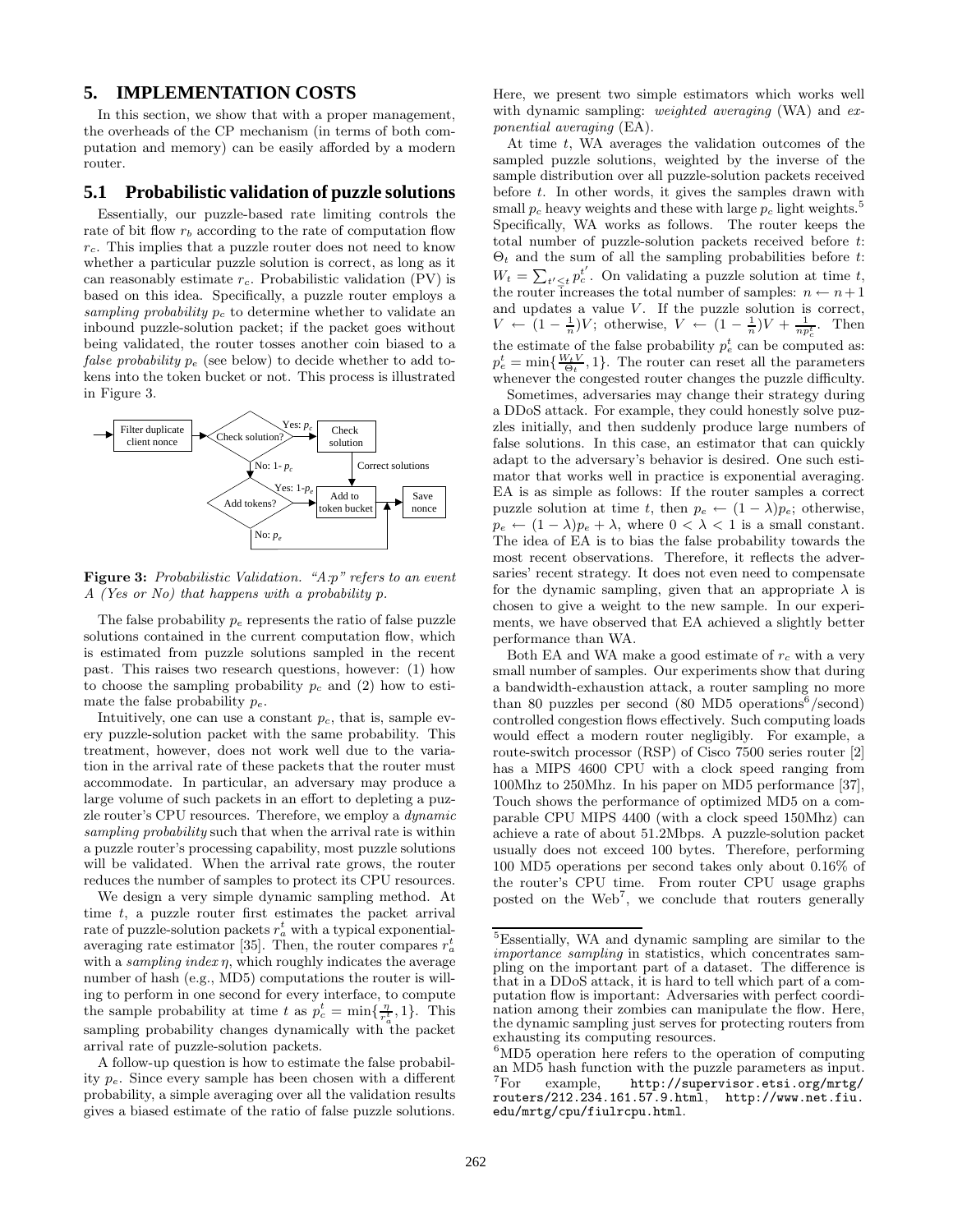would have plenty of available compute cycles to handle this load.

#### **5.2 Minimizing the memory for storing client nonces**

In order to prevent adversaries from reusing puzzle solutions, a puzzle router is expected to keep all client nonce sequences (except those in invalid puzzle solutions) throughout a nonce period. This may constitute a considerable memory expense. In this section, we show how to use a space-efficient data structure called Bloom filter [10] to compress the required storage to a size acceptable to a modern router.

A Bloom filter is implemented using a large bit vector with  $m$  bits. The bit vector initialized to zeros. For every new puzzle-solution packet, the Bloom filter employs k independent uniform hash functions to map the client nonce sequence to  $k$  bits in the vector and then sets each of these bits to 1. Bits can be set multiple times.

A duplicate client nonce sequence can be easily detected by computing the  $k$  bits with  $k$  hash functions. If any one of these bits is zero, the client nonce sequence has not appeared before within the current nonce period. If all bits have been set, it is highly likely that the puzzle solution is duplicate. It is possible that some unused nonce happens to collide with these stored in the Bloom filter, thereby causing a *false* positive. However, the probability of the false positives can be controlled.

The hash functions implemented in the Bloom filter can be very light-weight, e.g., much more efficient than MD5, since no cryptographic strength is required for these hash functions. Specifically, it does not have to be difficult to find the preimage given a hash image. Previous research presents promising candidates, e.g., the salted CRC-32 [33], which can perform at link speed.

One prominent property of a Bloom filter is that there is an explicit tradeoff between the size of the filter and the probability of false positive. Let  $n$  be the maximal number of nonces a puzzle router plans to store. After the Bloom filter is full, the probability of a false positive is:  $P = (1 (1-\frac{1}{m})^{kn}$ <sup>k</sup>  $\approx (1-e^{\frac{-kn}{m}})^k$ . For example, with  $m=16n$ and  $k = 8$ , the false positive probability is about 0.00058. This gives legitimate clients 25 hops away a mistaken reject rate less than 0.015.

Modern routers could afford the memory for implementing a Bloom filter. Snoeren et al. even suggest to use this method to record the trace of every packet traversing a core router [33]. Their research further shows that mere software support is sufficient for slow-to-medium speed routers (up to OC-12). With proper hardware support, it works for fast routers (OC-48 and faster) [30]. Our approach only records the trace of nonces in a nonce period and thus requires smaller memory in general.

For example, a Cisco 7500 series router has a packet switch capability up to 2.2M packets/second.<sup>8</sup> Given a  $(m/n)$  ratio of 16, if all these packets are puzzle solutions, a puzzle router needs 88MB memory to keep all the client nonce sequences within a nonce period of 20 seconds. On the other hand, even the memory on a single RSP can be extended to 256MB or more [2]. Actually, this throughput of puzzle-solution packets is unreasonable because these packets are used to reserve the bandwidth. Let  $r_p$  be the rate of the puzzle-solution packets. Since the puzzle router estimates the rate of computation flow as  $r_p 2^d$ , this packet rate can reserve a bandwidth up to  $r_p \alpha$  (see (2)). This suggests that  $r_p$  (packets/second) should not exceed  $\frac{1}{\alpha}$  of the total bandwidth (bytes/second) too much. For example, given  $\alpha = 10,000$ , a puzzle-solution packet rate of 1M packets/second does not make sense on a 1Gbps link because this puzzle flow attempts to reserve a bandwidth up to 80Gbps, far beyond the link's capacity. Therefore, a puzzle router can use some standard rate limiter [25] to limit the arrival rate of puzzle-solution packets to an appropriate ratio of its switch/forward capability, before the puzzle flow is processed by PRL. Here we take a ratio of  $\frac{\kappa}{\alpha}$ , where  $0 < \kappa \leq \alpha$  is a constant. With  $\kappa = 1 \alpha = 10,000$ , the size of the Bloom filter is reduced to 1.1MB, which can be easily built into modern routers.

#### **6. SECURITY ANALYSIS**

#### **6.1 Fairness in bandwidth allocation**

An important goal for the current best-effort Internet is to fairly allocate available bandwidth among competing users. The classic principle of fairness is max-min fairness [9]. Formally, let  $\{1, \dots, U\}$  be the set of sources competing for a link with a capacity C. Let  $Z = (x_b^1, \dots, x_b^U)$  be the vector of bit rates these sources demand. Let  $(r_b^1, \dots, r_b^U)$  be the rate allocation to these sources. An allocation is feasible if  $\sum_{i\in \mathbb{Z}} r_b^i \leq C$ . A feasible allocation is max-min fair when it is impossible to increase a source *i*'s allocation  $r_b^i$ given  $r_b^i < x_b^i$ , without losing feasibility or reducing the rate of another source i' with an allocation  $r_b^{i'} \n\t\leq r_b^i$ . Roughly speaking, this principle says that an allocation should give the largest possible share of the bandwidth to those sources with the lowest demands for bandwidth, while at the same time not wasting any bandwidth. In bandwidth-exhaustion attacks, adversaries strive to violate this principle, obtaining an unfair share of bandwidth.

Here, we discuss how congestion puzzles help achieve a "weighted max-min fairness", allocating the bandwidth fairly with regard to individual clients' computation efforts. For simplicity, we analyze the CP mechanism over a simplified model of deployment: If a puzzle router's shortest path to the congested router is composed of other puzzle routers, we say it belongs to a "core". On the boundary of the core, puzzle routers are linked to legacy routers not supporting puzzles through their network interfaces. We call these puzzle routers "boundary routers". The core can classify all the packets heading towards the congested link into multiple "flows" according to buckets (IP buckets or main buckets), inbound interfaces and the boundary routers from which they enter the core. In other words, each flow can be characterized by the attribute vector (bucket, interface, boundary router), which we refer to as a virtual "port"; denote these ports  $1, \dots, U$ . Let  $x_b^1, \dots, x_b^U$  be the bit rates these ports demand, let  $r_c^1, \cdots, r_c^{\tilde{U}}$  be the rates of computation flows on these ports, and let  $r_b^1, \dots, r_b^U$  denote the bit rates allocated to each port.

Upon tuning the control parameters (including the puzzle difficulty d and control ratio  $\alpha$ ) to the level such that the bandwidth of the congested link has been just allocated, the bandwidth allocation of the congested link  $(r_b^1, \dots, r_b^U)$ 

 $^8\mathrm{The}$  length of the packet is usually set to 1000 bits.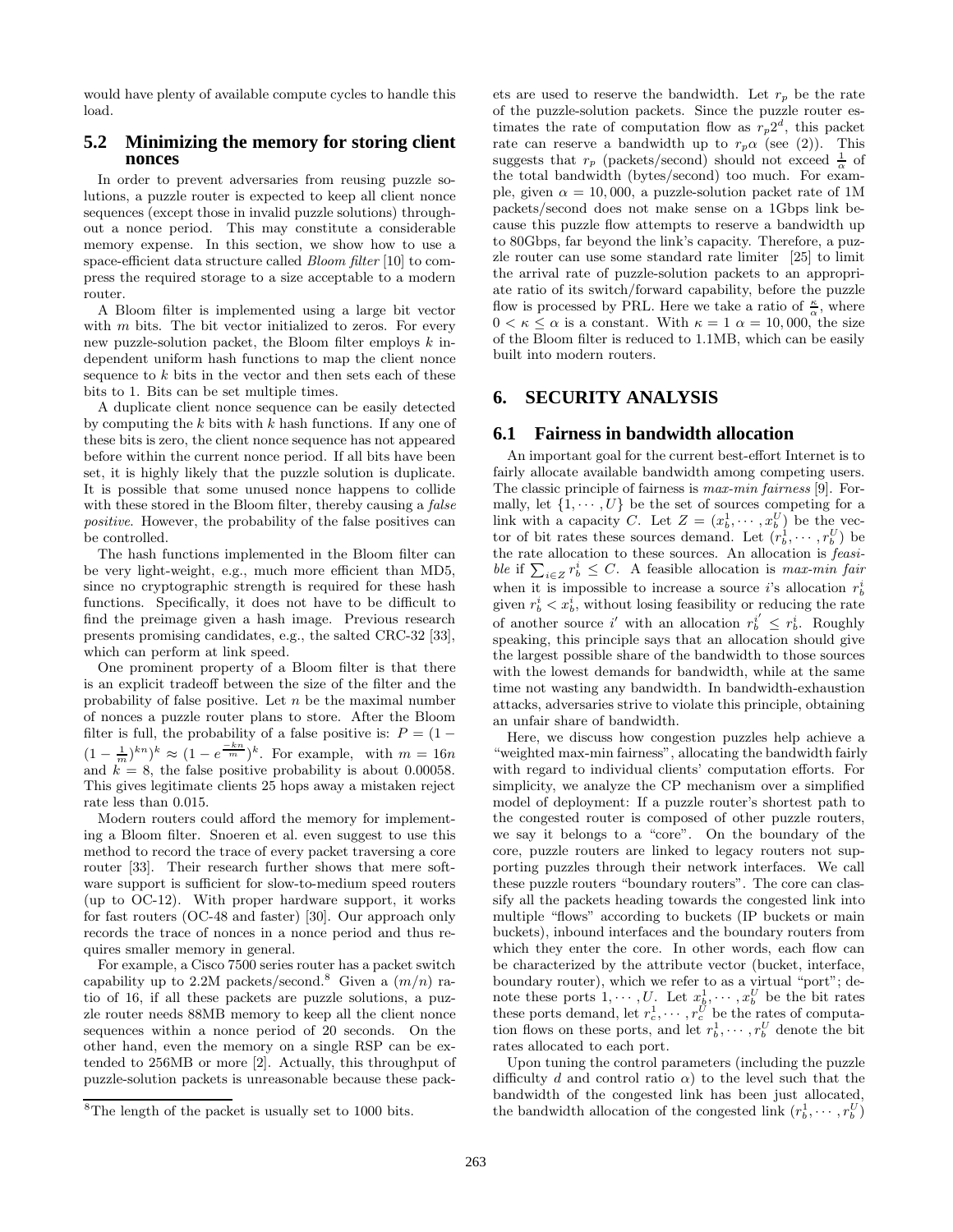will become a "weighted max-min fair" allocation, in the following sense: for each port *i*, any increase in  $r_b^i$  given  $r_b^i$  <  $x_b^i$  will cause a decrease in the rate  $r_b^{i'}$  for some other port i' satisfying  $r_b^{i'}/r_c^{i'} \leq r_b^{i}/r_c^{i}$ . Intuitively, this holds because a port  $i$  with a low demand and a high computation flow rate such that  $x_b^i/r_c^i \leq \alpha 2^{-d}$  will get all the bandwidth it asks for, i.e,  $r_b^i = x_b^i$ ; otherwise, the port will get a fair share of bandwidth proportional to the rate of its computation flow  $r_b^i = \alpha 2^{-d} r_c^i$ . Therefore, to obtain a large share of bandwidth, an adversary must generate computation flows with sufficiently high rates to sustain their demand.

#### **6.2 Robustness against thwarted routers and other misuses**

An important security feature of the CP mechanism is that a malicious upstream router can only affect the clients sending packets through it, not any other clients, because its downstream neighbor will control its flow. Some other mechanisms, such as the level- $k$  max-min throttle [40], do not have this feature.

Authentication cookies prevent the adversary from cheating clients into solving puzzles by using false replies to probe packets. Even in the case that adversaries have captured a router, they still cannot force puzzle clients without traffic going through the compromised router to solve puzzles.

Recently, Price has reported an attack on puzzle protocols [29] in general, in which (in our context) a thwarted router may claim a false congestion and pass the puzzles issued by a congested router to the puzzle clients whose bit flows go though the malicious router. In this way, the adversary may recruit some clients to unwittingly solve puzzles for him.

This problem can be addressed by routers requiring the IP address that a puzzle client is visiting to be a part of its client nonce, and discarding puzzle-solution packets that do not satisfy this constraint. Then, unless the puzzle client does have packets through the congested link (and thus should be solving puzzles anyway), the malicious router cannot utilize solutions generated by such puzzle clients.

This treatment, however, still cannot prevent adversaries from coaxing clients into solving puzzles by using other protocols. For example, they may host a music sharing website to ask each visitor to solve a puzzle before downloading songs [29]. Such a threat becomes credible only when the adversary is able to field a service so attractive that a large number of clients are willing to burn their CPU cycles in exchange. Even if the adversary can do so, the expense to maintain the service may also be considerable. Essentially, this is analogous to paying someone money for solving puzzles. Although the adversary may avoid computation costs, he has to pay for the attack in the other way.

#### **7. EXPERIMENTS**

In this section, we evaluate the performance of congestion puzzles under bandwidth-exhaustion attacks. Our experiment is based on NS-2 [1], the most widely used network simulator, and CAIDA's Skitter map [12], a traceroute map of real Internet topologies. Due to the limitations of NS-2, we had to keep the scale of our simulation within thousands of nodes. However, we also limited the bandwidth of congested link to only 20Mbps. We believe that a realistic network with higher bandwidth (eg., 1Gbps) could withstand larger scale attacks by using our techniques.

From the skitter map, we randomly selected 1,500 paths. Each path ends with an end host. We randomly chose 500 hosts as legitimate clients. The number of zombies was set to 100, 300, 500, 800 and 1,000. Their locations were also randomly drawn from the end hosts.

On the basis of the 1,500 paths, we constructed a network with NS-2. A congested link which was the adversaries' target connected a web server to the network. The bandwidth of the congested link was set to 20Mbps and every other link to 30Mbps. Each legitimate client simulated traffic for browsing web pages withthe NS-2 web traffic generator. Each adversary produced UDP packets at a constant rate of 300Kbps to target the congested link. The minimum rate of the attack traffic (with 100 adversaries) was 30Mbps and the maximum rate (with 1,000 adversaries) was 300Mbps.

The congested router has a nonce period of 20 seconds. Each end host installed a puzzle-client agent. On receiving congestion notification, each puzzle client started to continuously solve puzzles of the difficulty level  $d$  given by the congested router. We set the time to perform one MD5 operation to 10 microseconds. Each puzzle client determined the number of MD5 steps  $n$  for finding a puzzle solution according to a geometric random variable with a distribution  $(1 - 2^{-d})^{n-1}2^{-d}$ . This realistically simulated the puzzlesolving delay. After solving a puzzle, the puzzle client sent a puzzle-solution packet to the congested router.

#### **7.1 Puzzle difficulty**

We first evaluated the performance of congestion puzzles using different levels of puzzle difficulty. Figure 4 top depicts the impact of puzzle difficulty (x-axis) on the legitimate clients' packet acceptance rate (the number of packets sent vs. the number of packets received by the web server). Here, difficulty level 0 represents the case without congestion puzzles. We note that the sending rates of both attackers and legitimate clients are unaffected by the puzzle solving difficulty, as puzzle solving (by puzzle clients) is decoupled from application traffic, though obviously difficulty impacts this traffic reaching the target.

Without puzzles, legitimate clients stood little chance to connect to the web server. The situation improved with increase of the puzzle difficulty. When there were less than 300 zombies, the peak of the acceptance rate arrived with  $d = 18$ , more than 90%. In the presence of more zombies, more difficult puzzles were expected for choking the attack flows. Especially, in the case that the number of zombies exceeded that of the legitimate clients, we needed  $d = 20$  to secure an acceptance rate above 85%. Higher difficulty levels were unnecessary and adversely affected legitimate clients' packet acceptance rates.

Adversaries' traffic was substantially controlled with the increase of puzzle difficulty. This is presented in Figure 4 bottom. This experiment suggests that by tuning puzzle difficulty appropriately, congestion puzzles can effectively contain a bandwidth-exhaustion attack.

#### **7.2 Partial deployment**

In this experiment, we investigated the performance of congestion puzzles when puzzle routers were only partially deployed. In these experiments, we randomly chose some percentage of routers out of the network as legacy (nonpuzzle) routers. However, we fixed the routers close to the congested router (within five hops) to be puzzle routers; de-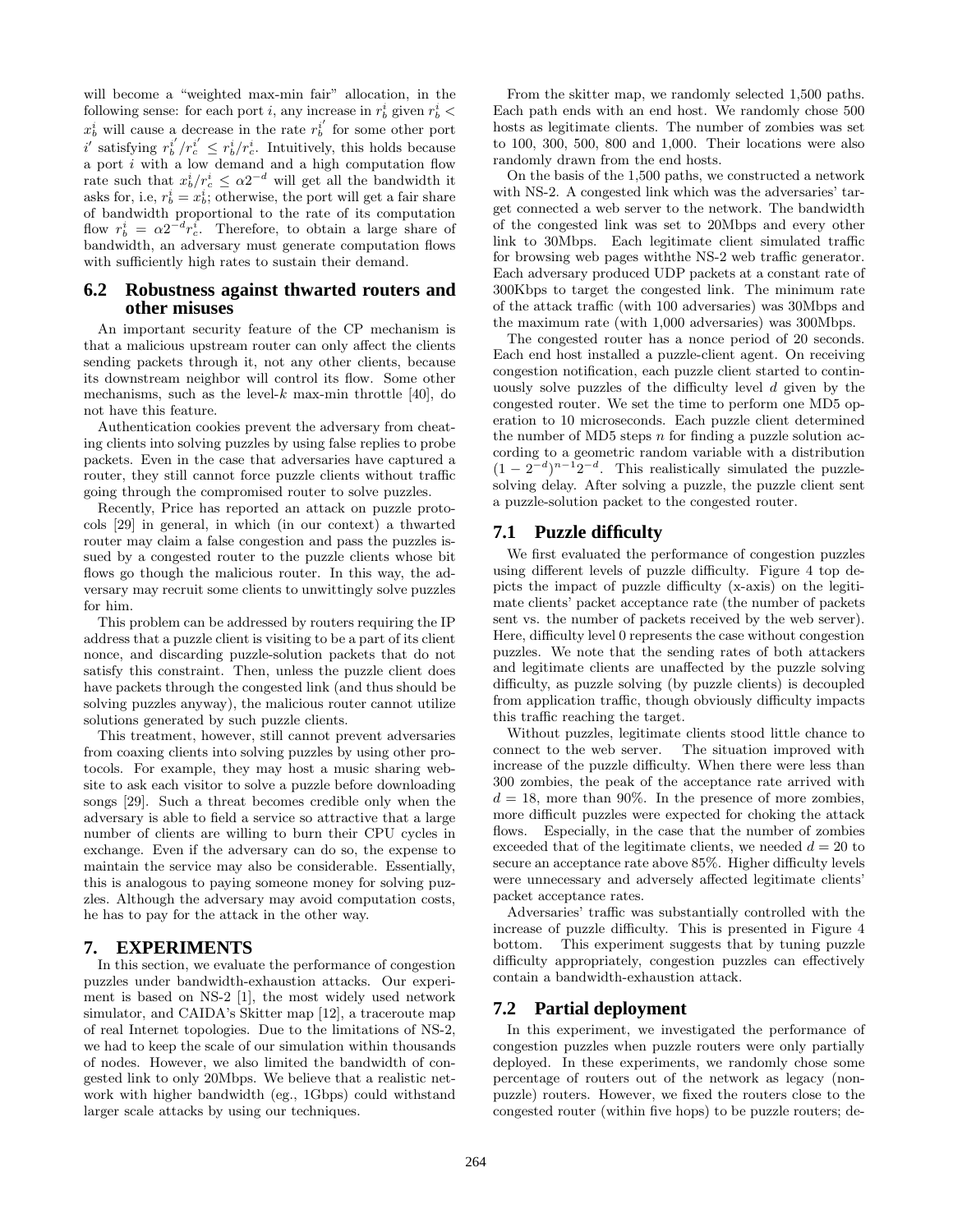

**Figure 4:** Impact of puzzle difficulty on the packet acceptance rate. Up: Legitimate clients, Bottom: Adversaries

ployment was "partial" only further away. We believe this setup will reflect a situation that might occur in practice were congestion puzzles adopted, in which puzzle routers are deployed in clusters to defend important stub networks. Note that these routers are included in the calculation of the percentage of legacy routers. In this context, we tested congestion puzzles with and without IP caching, which helps achieve a fine-grained control of the inbound flows when adversaries attempt to free ride on legitimate clients' computation flows.

We present the experimental results in Figure 5, in which the x-axis represents the percentage of legacy routers out of all the routers in the network, and the y-axis is the acceptance rate of legitimate clients' packets. In the cases that the number of zombies did not exceed that of legitimate clients, we set the puzzle difficulty  $d = 19$ , otherwise, we set  $d = 20$ .

The figure on the top describes the experiment without IP caching. Legitimate clients' acceptance rate decreased with the increase of the percentage of legacy routers. Until the legacy routers took 50% of the whole network, the acceptance rate kept above 60% even with 1,000 zombies. The mechanism also performed well with a small number of zombies. For example, with 90% legacy routers and 100 zombies, near 70% acceptance rate was achieved. However, a minimal deployment (90% legacy routers) plus a large number of zombies (1000) intensified the free riding problem, thereby reducing the acceptance rate to about half.



**Figure 5:** Legitimate client acceptance rate for partial distribution. Top: Without IP caching, Bottom: With IP caching

The free-riding problem could be effectively suppressed with IP caching. In the figure on the bottom, we show the results of the experiment in which each puzzle router randomly cached 10 IPs/port. This treatment made the mechanism perform well even when only a very small fraction of routers supported puzzles: With 1000 zombies and 90% legacy routers, more than 70% of legitimate clients' packets were still able to reach the web server in spite of the bandwidth-exhaustion attack.

#### **7.3 Performance of probabilistic validation**

In this experiment, we empirically studied the idea of probabilistic validation when zombies generated false puzzle "solutions".

We considered the adversaries with two strategies. With a stationary strategy, each zombie decided on whether to generate a false puzzle solution according to a fixed probability p drawn uniformly at random. With a dynamic strategy, a zombie randomly chose two probabilities  $p_1 < p_2$  and a switching time  $0 < t < 20$ , and generated false puzzle solutions with  $p_1$  before t and then switched to  $p_2$ .

We evaluated PV with dynamic sampling and either the weighted averaging (WA) or exponential averaging (EA). To protect routers from spending computation on a flow containing hardly any correct puzzle solutions, we set a policy that once a router made more than 300 samples from a puzzle solution flow and found its false probability always above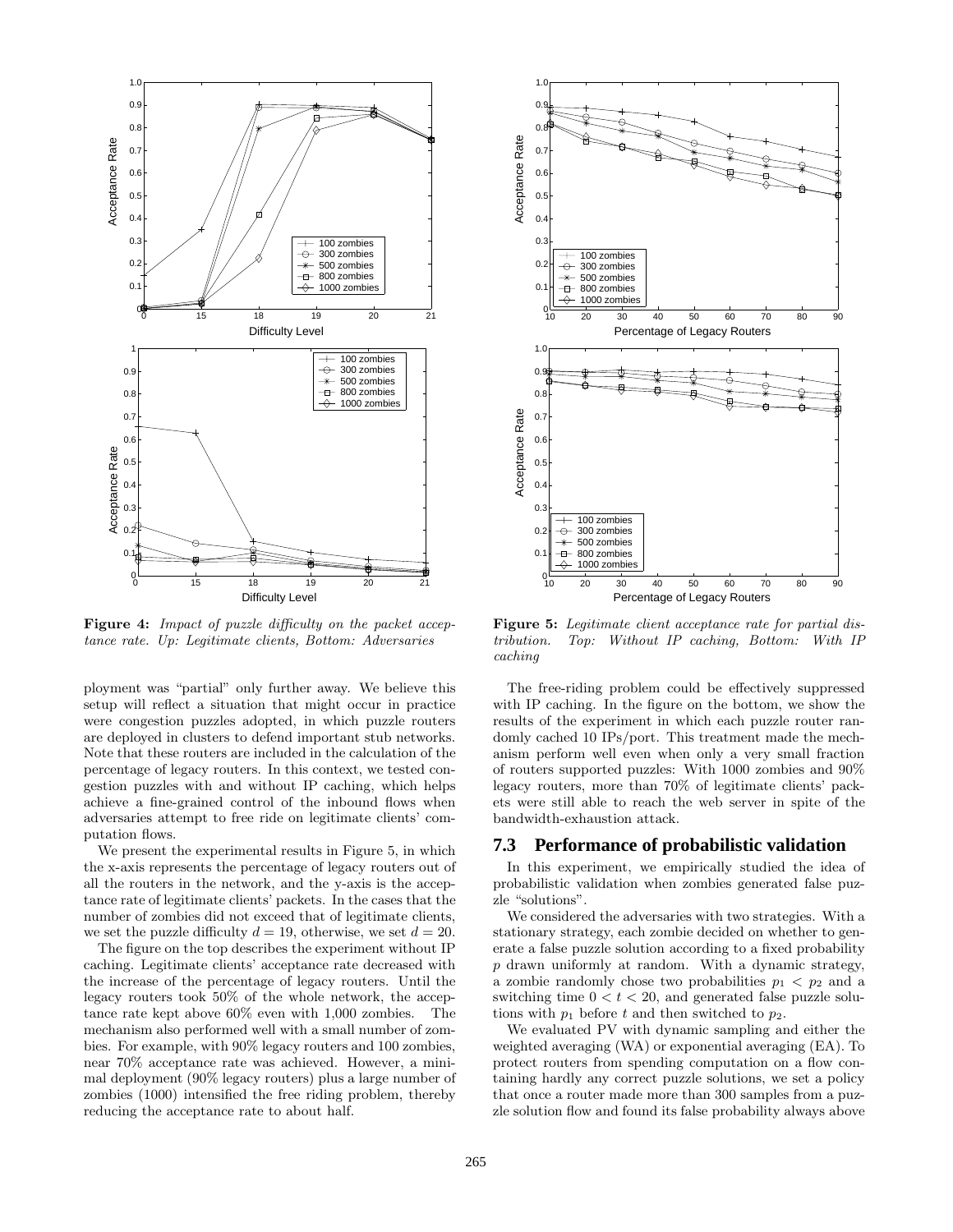0.95, the router would stop checking the flow and drop all the packets.



**Figure 6:** Legitimate client acceptance rate for probabilistic validation. Top: Stationary strategy, Bottom: Dynamic strategy

In Figure 6, we present the experimental results. In the experiment, we fixed the number of zombies to 1,000 and set the puzzle difficulty to 20. The x-axis in the figures gives the sampling index, a rough indication of the maximal number of MD5 operations each router was willing to perform per network interface every second. The top figure shows the case with stationary adversaries. WA was pretty sensitive to the sampling index. It performed well after the index exceeded 20. In contrast, EA behaved in a more stable fashion, only varying a little (about 5%) while the index increasing from 5 to 30. Both estimators helped the CP mechanism achieve more than 85% acceptance rate with large index.

Surprisingly, adversaries gained nothing from the dynamic strategy. Actually, both WA and EA performed better there. Two factors might have contributed to this result. First, both estimators (especially EA) might be quite capable of catching up to the adversaries' strategy. Second, since we measured the acceptance rate over the packets transmitted in the whole nonce period, the adversaries' relatively honest behavior (before switching time  $t$ ) might help to improve the final result.

In both experiments, routers made few samples. The maximal MD5 rate was lower than 80 per second for the most heavily-loaded router; the average rate was lower than

10 per second. Such computation load is very affordable for a modern router.

#### **8. CONCLUSIONS AND FUTURE WORK**

In this paper, we presented congestion puzzles (CP), a new countermeasure to bandwidth-exhaustion attacks. Our approach is a first attempt to integrate client puzzle defense mechanisms at the network (IP) layer. The CP mechanism can effectively suppress attack flows in a bandwidthexhaustion attack. It further encourages the owners of zombies to stop attacks and thus mitigates DDoS attacks involving large numbers of zombies. The CP mechanism can achieve a weighted max-min fairness in allocating bandwidth, without depending on the detection of attack signatures, which may be difficult to obtain in the presence of intelligent adversaries. That said, if attack signatures are available, this would support an extension of our approach in which routers give different puzzle difficulties to different flows; we hope to explore this in future work.

In this work we have employed puzzles based on computation, which have the advantages of simplicity and implementation ease. However, they can cause unfairness in puzzle-solving time over different hardware platforms. In future work, we intend to consider the use of memory-bound puzzles [3] at the IP layer. We also intend to explore the effectiveness of this technique for managing flash crowds, in which a large number of legitimate clients visit an Internet site at the same time, causing network congestion.

#### **9. REFERENCES**

- [1] The network simulator ns-2. http://www.isi.edu/nsnam/ns/.
- [2] Overview of cisco 7500 series router. http: //www.cisco.com/en/US/products/hw/routers/ ps359/prod\_brochure09186a008009200c.html.
- [3] M. Abadi, M. Burrow, M. Manasse, and T. Wobber. Moderately hard, memory-bound functions. In Proceedings of the 10th Annual Network and Distributed System Security Symposium, 2003.
- [4] M. Adler. Tradeoffs in probabilistic packet marking for ip traceback. In Proceedings of 34th ACM Symposium on Theory of Computing (STOC-02), 2002.
- [5] T. Aura, P. Nikander, and J. Leiwo. Dos-resistant authentication with client puzzles. In Proceedings of the Cambridge Security Protocols Worshop 2000. LNCS, Springer-Verlag, 2000.
- [6] I. A. N. Authority. ICMP type numbers. November, 2003. http: //www.iana.org/assignments/icmp-parameters.
- [7] M. Bellare and P. Rogaway. Random oracle are practical: A paradigm for designing efficient protocols. In Proceedings of First ACM Annual Conference on Computer and Communication Security, 1993.
- [8] S. Bellovin, M. Leech, and T. Taylor. The ICMP traceback messages. In Internet-Draft, draft-ietf-itrace-01.txt, December 1999. ftp://ftp.ietf.org/internet-drafts/ draft-ietf-itrace-01.txt.
- [9] D. Bertsekas and R. Gallager. Data Networks. Prentice-Hall, Englewood-Cliffs, New Jersey, USA, 1992.